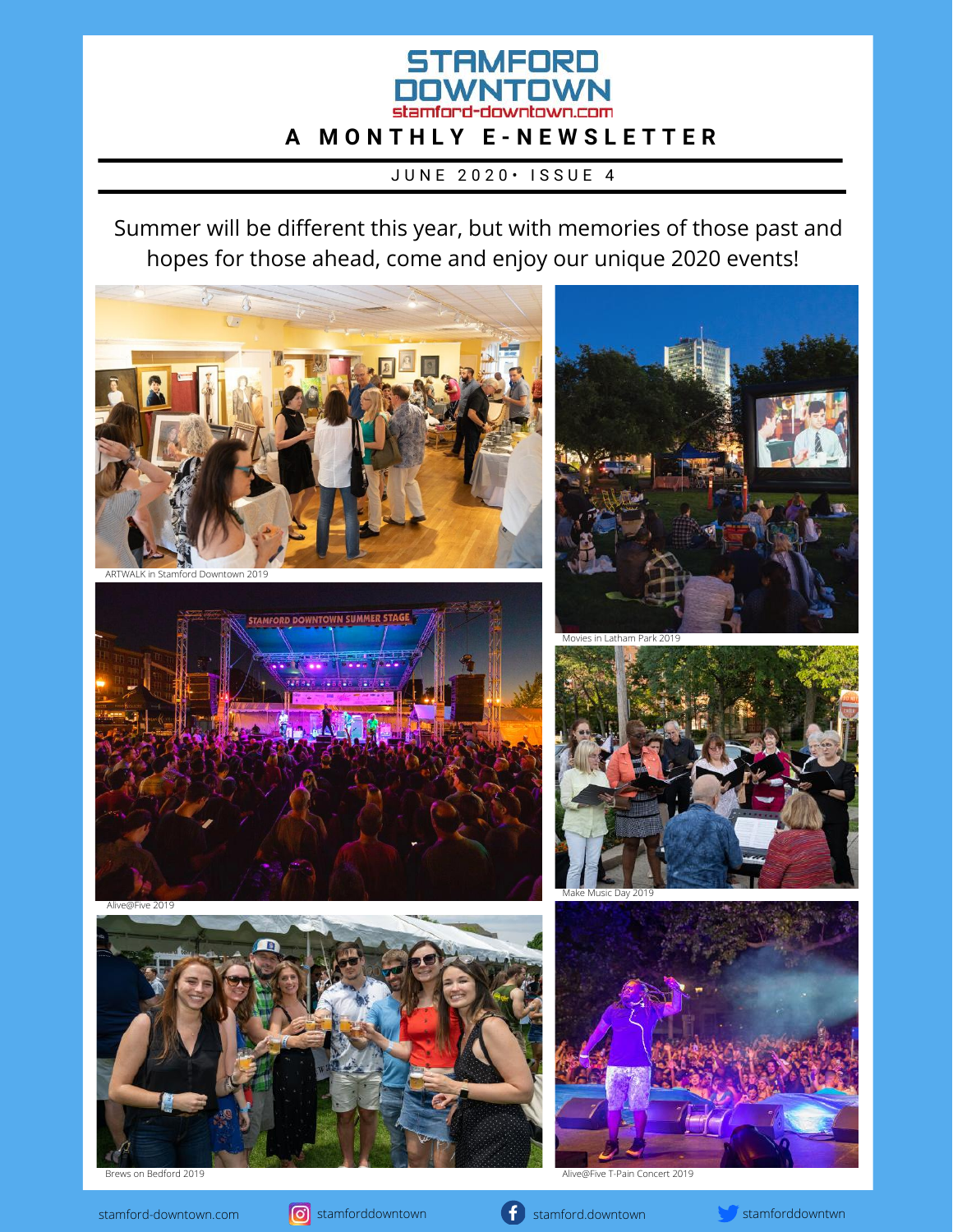

Morris Norvin, The Discarded David Millen, Love Swing

## **[ART COLLECTIVE IN STAMFORD DOWNTOWN](http://stamford-downtown.com/events/art-collective-art-in-public-places/)**

Stamford Downtown will display 36 works of art from 6 regional artists including Gilbert Boro, Barry Gunderson, Lorann Jacobs, David Millen, Morris Norvin and Emily Teall on the sidewalks and parks of Stamford Downtown for Summer 2020.

We are pleased to offer **Otocast**, a free audio tour with an interactive map, sculpture photos, artist narratives, and information about our many Downtown restaurants. It is a great way to take a tour from home or while you are Downtown. Please download "Otocast" from the Apple App or Google Play Stores and choose Stamford, CT to access the tour. We ask that you please continue to practice social distancing while you enjoy this excellent art show.

For more information on the exhibit and to view a map of the sculpture locations, please visit [stamford-downtown.com](http://stamford-downtown.com/events/art-collective-art-in-public-places/).



#### Summer 2020 | Outdoor Dining Reimagined

Closed streets and parking spaces transformed into outdoor dining. Learn more at stamford-downtown.com/events

## **The Ferguson Library Now Available**

**Curbside Pickup** 

Curbside pickup is now available by appointment only at The Ferguson, which is working on a careful re-opening plan that will safeguard the public and staff, and look forward to reopening soon. All returned materials are quarantined for 5 days, and will be reflected on your account after that. Any accumulated fines will be waived. Please return your materials to one of their book drops. For more information for curbside and walk-up service, click [here](https://fergusonlibrary.org/services/curbside-and-walkup-hold-service/).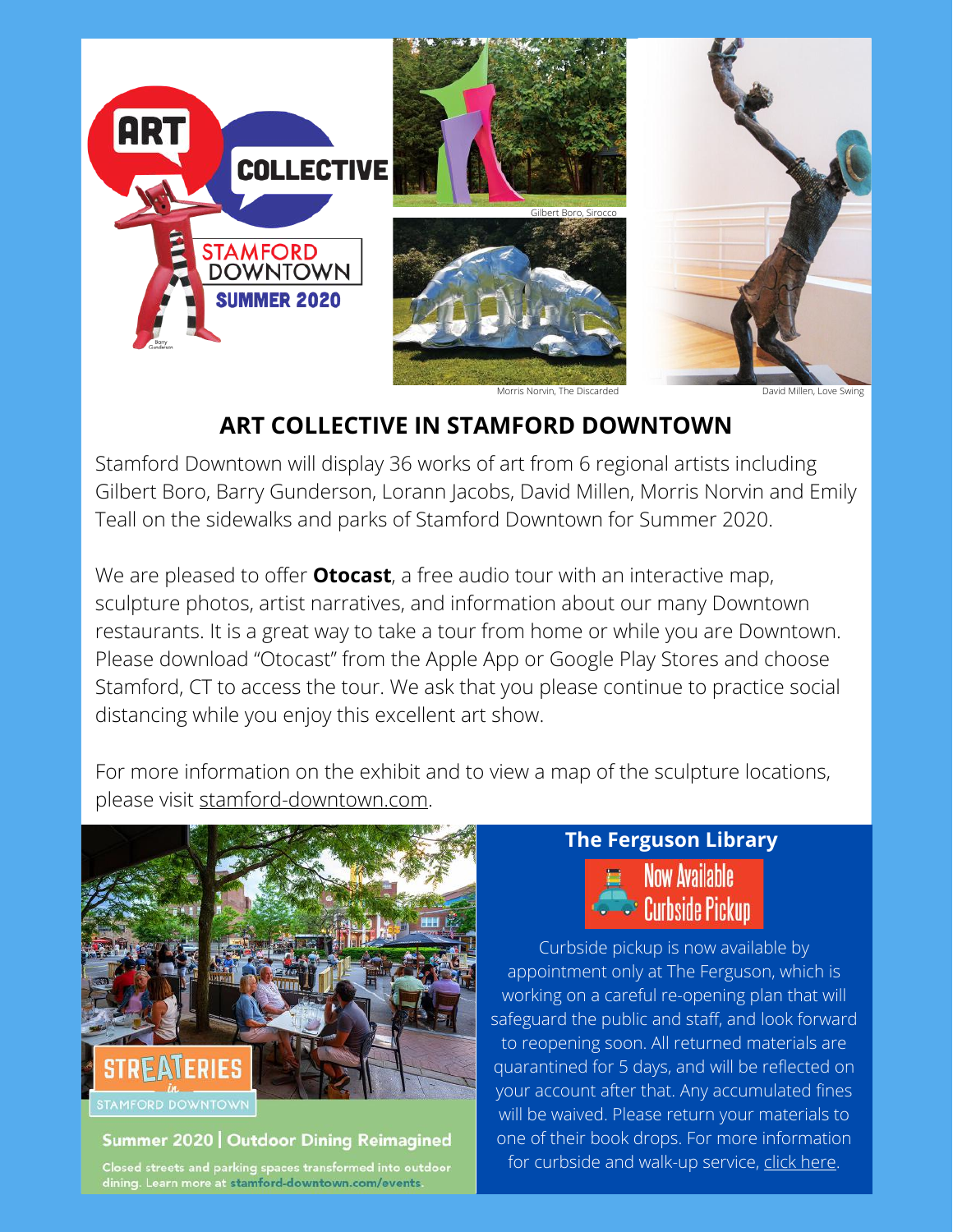### **SPRING STREET FARMERS MARKET IN STAMFORD [DOWNTOWN](http://stamford-downtown.com/events/farmers-market-4)**



**SATURDAYS, JUNE 13 – OCTOBER 31, 2020 9AM - 3PM SPRING STREET PARKING LOT**

Welcome to the **[Spring Street Farmers Market in Stamford Downtown](http://stamford-downtown.com/events/farmers-market-4)**! Saturdays on Spring Street in Stamford is the place to shop for the freshest fruits, vegetables, plants and more in the Spring Street Parking Lot from 9am to 3pm.

**NEW THIS YEAR:** We are following federal and state guidelines for a safe and healthy market. There will be one way in and one way out. All vendors will wear masks and gloves and will be keeping a six-foot barrier between vendor booths and the customer.

The Spring Street Farmers Market in Stamford Downtown will be accepting SNAP/EBT cards for payment, allowing everyone access to healthy food options.

Shop our CT Grown items at the Spring Street Farmers Market in Stamford Downtown, which has some exciting new vendors. Our Farmers Market offers the freshest fruits and vegetables, baked goods, olives, pickles, olive oil, dog treats, handmade soaps and more! Straight from the farm to your table.

#### Visit [stamford-downtown.com](http://stamford-downtown.com/events/farmers-market-4) for more details.

### **[Coming Soon to Stamford Downtown: Dogtopia!](https://www.dogtopia.com/stamford-downtown/)**



Scott and Elisa Jones relocated to Stamford in 2017 and decided to open the first **[Dogtopia](https://www.dogtopia.com/stamford-downtown/)** in Connecticut. Dogtopia is one of the fastest growing national franchises with 130 locations in the U.S. and Canada. The Joneses wanted to open a "family business in a family town" explains Scott, as their son, Adam is the General Manager of their new location at the historic Stamford Post Office building (421 Atlantic Street) adjacent to Atlantic Station.

Opening this July, Dogtopia offers day care (with web camera access for owners), boarding and spa services. Their professionally trained staff of 15 is dedicated to enhancing the joy of dog parenthood, while creating a Scott and Elisa Jones in front of Dogtopia (421 Atlantic Street) unique socialization experience for dogs of every breed.

The Dogtopia Foundation is dedicated to giving back to the community, providing three worthy causes: service dogs for veterans, youth literacy and employment initiatives for adults with autism. We are excited to welcome Dogtopia to Stamford Downtown.

For more information, see [dogtopia.com](https://www.dogtopia.com/stamford-downtown/).